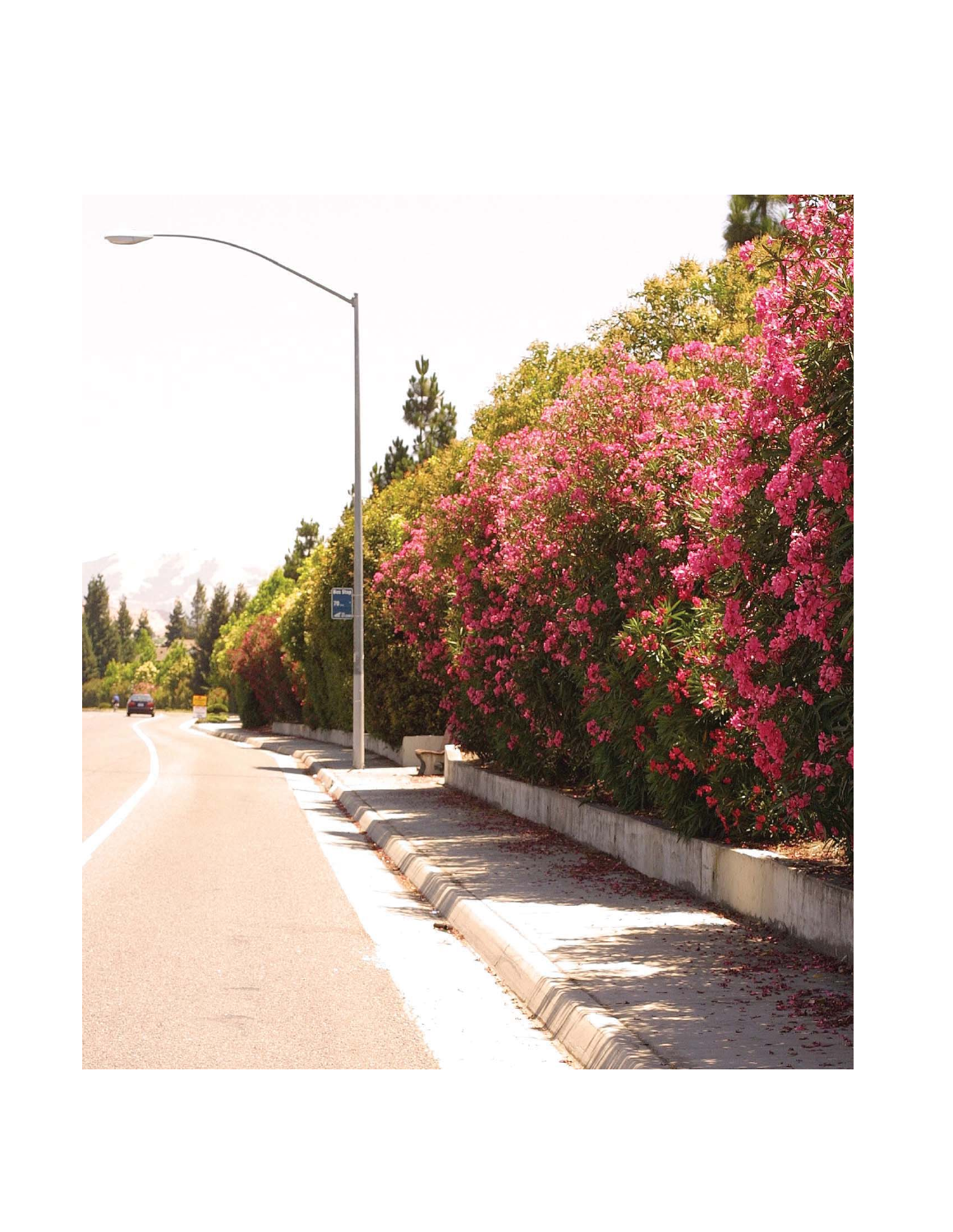## **SECTION EIGHT**

# FINISHING PROGRAM ELEMENT

The Finishing Program Element involves improvements to expressway medians and edges (i.e., back of curb to right-of-way line). These improvements include landscaping, sound walls, and sidewalks. Due to varying community preferences and restrictive right-of-way, and to avoid future conflicts or throw-away installations, it is important to plan for these improvements in the coordinated context of a finishing program. Included in this element are sound wall and landscaping needs. Sidewalk needs are listed in the Pedestrian Element. The element concludes with a list of finishing program implementation strategies.

## Sound Walls

In compliance with environmental regulations, sound walls are provided to mitigate noise impacts along residential and other sensitive land uses when expressway capacity improvement projects are constructed. However, there are several areas along the expressways with no or inadequate sound walls. These expressways were built or expanded before current practices for noise mitigation were developed. Most of the first generation walls are 30 years old, are relatively low in height, and have become inadequate over time with increasing traffic volumes. In addition, many of the existing sound walls that are adequate for noise attenuation are reaching the end of their design life and will soon need replacement.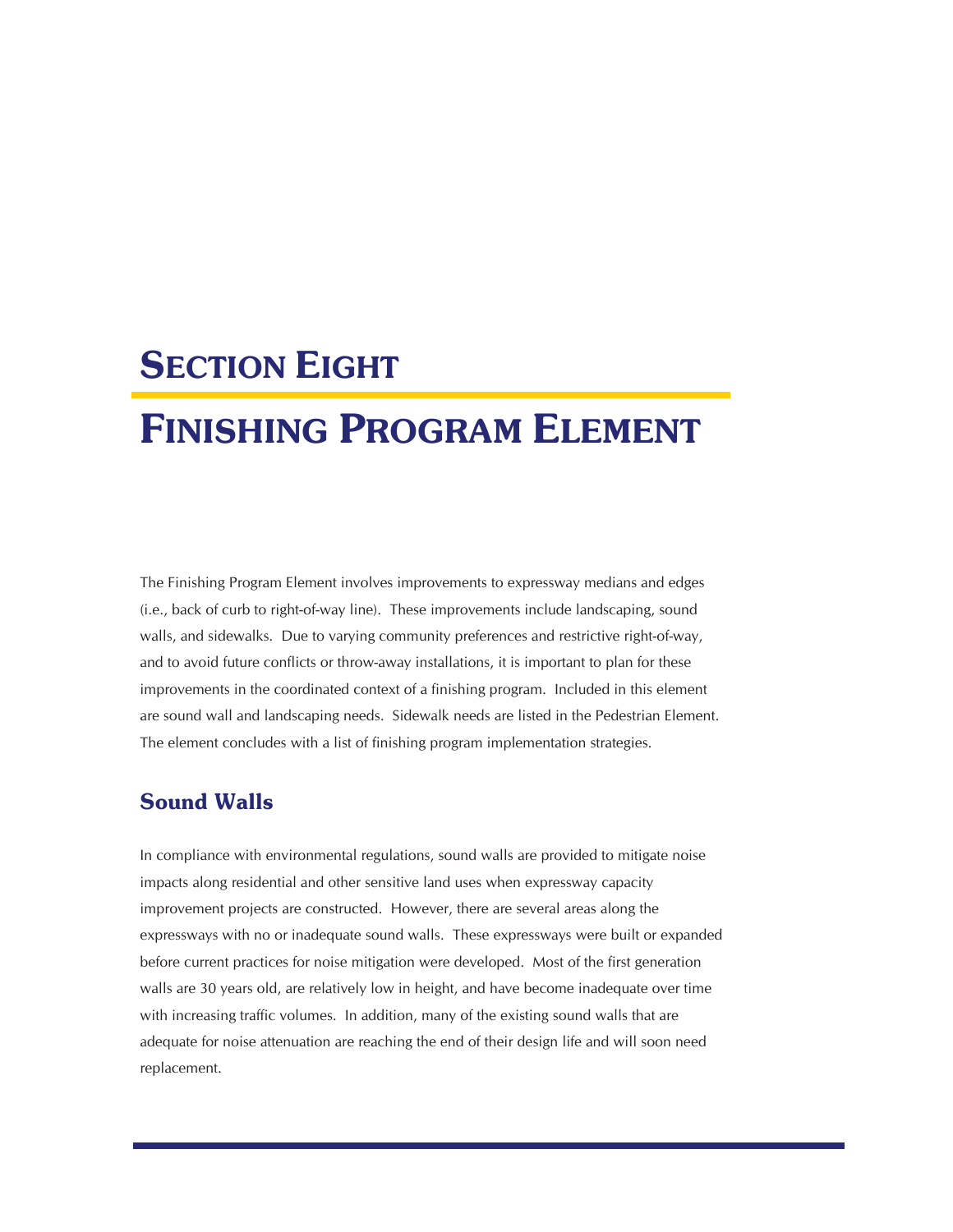To assess sound wall needs along the expressways, an inventory and noise attainment survey was conducted to identify the following three conditions:

- $\mathcal{L}_{\mathcal{F}}$ Locations where a sound wall does not exist but is needed.
- ٠ Locations where existing sound walls are too low in height to provide an adequate level of noise abatement.
- A. Locations where existing sound walls are sufficient for noise mitigation purposes.

Sound walls are recommended for residential neighborhoods, schools, churches, and other noise-sensitive land uses. Sound walls are not provided in commercial and office areas.

#### *Evaluation Criteria and Methodology*

The assessment of sound wall needs was conducted according to the guidelines of Caltrans and the Federal Highway Administration (FHWA). These are guidelines that are in effect for any state or federally funded roadway improvement project that would increase roadway capacity or move the traveled ways closer to wayside residents. The assessment was based on predicted noise levels resulting from projected 2025 expressway traffic conditions.

The criteria used to determine new and higher sound wall needs were as follows:

- $\cdot \cdot$  The criterion that would trigger the need for either a higher wall or a new wall where none presently exists is 65.5 decibels. This trigger helps determine the areas of highest priority and establish funding needs that may qualify for grant funds.
- $\cdot \cdot$  The minimum height of a new sound wall is ten feet in keeping with the requirement that sound walls must block the lines of sight between heavy truck exhaust stacks and receptors on the ground.
- $\bullet$  The maximum height used is approximately 16 feet. This is based on the Highway Design Manual, which limits sound wall heights to 5 meters (16.4 feet).
- ❖ Consistent with relatively new Caltrans practices, higher sound walls were indicated to abate noise levels for second and third floors of buildings if they would provide at least five decibels of attenuation for these receptors.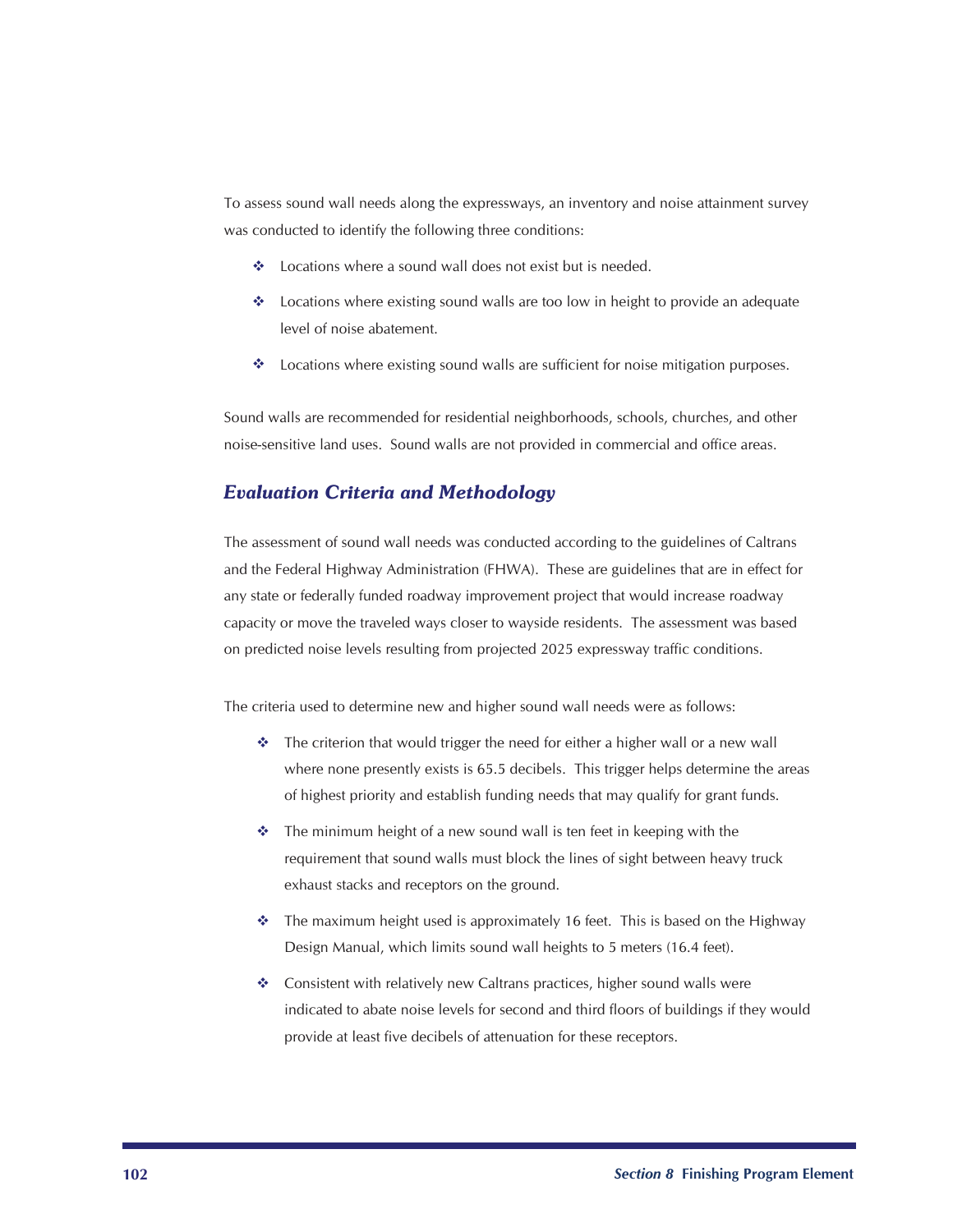The methodology used to determine the sound wall need locations and requisite heights was consistent with the FHWA highway noise abatement regulations (as cited in 23 CRF 772). Distances of the wall alignments and receptors from the roadways were determined using aerial photographs. The sides of all eight expressways were videotaped to gather data about the relative elevations of the roadway, existing wall tops, and the receptors. This data, combined with the projected 2025 traffic conditions, allowed the noise consultant to compute the noise level of receptors along the expressways.

#### *Recommended Sound Wall Improvements*

The initial results of the sound wall needs assessment were shared with city staff, policymakers, and the community. Some of the locations identified as potentially needing new sound walls were not supported due to conflicts with community preferences and plans. These locations were deleted from the new sound wall list.

The recommended sound wall improvements are illustrated in Figure 8-1 and summarized below:

- ◆ 63,500 linear feet of new walls are needed at various heights.
- $\cdot$  36,000 linear feet of existing walls need to be replaced with higher walls ranging from 10 to 16 feet.
- $\cdot \cdot$  The remaining 150,000 linear feet of existing sound walls are sufficient to meet the noise level standard, but will require replacement as they reach the end of their design life.

The overall result of the sound wall recommendations is that all residential areas would have sound walls except in areas where they are in conflict with local preferences. There are some relatively newer sound walls along Lawrence Expressway that are shown as being too low. This is due to the application of the new second floor guidelines.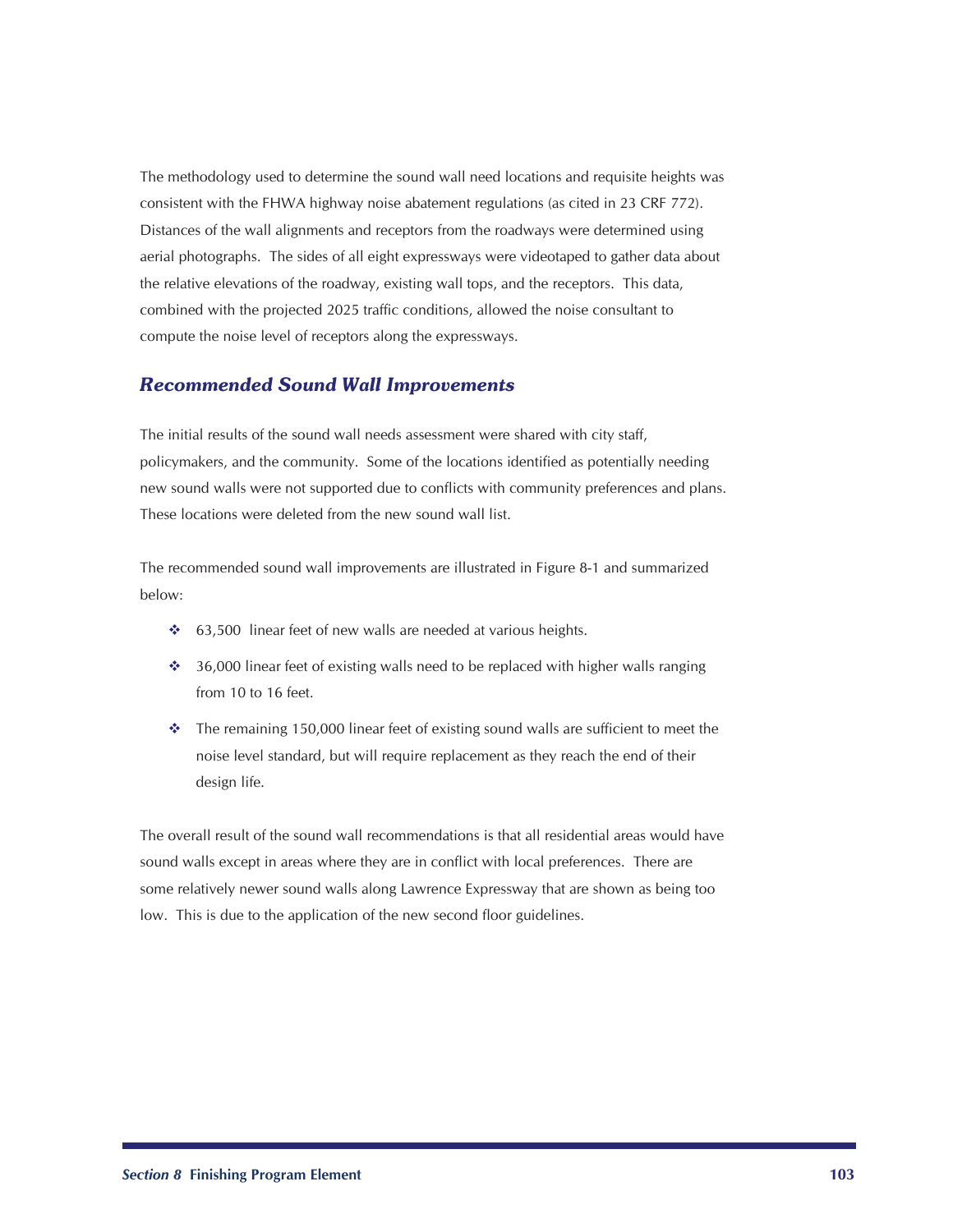

#### *Sound Wall Costs*

The overall cost estimates for the sound wall recommendations add up to close to \$100 million. Approximately \$27 million is needed for new sound walls and \$21 million for higher replacement walls. Another \$50 million is needed to replace the noise-sufficient walls that become structurally and aesthetically insufficient as they reach the end of their design life.

Table 8-1 provides a breakdown of new and higher wall costs by expressway. The costs are provided by expressway segment for ease of comparison to roadway widening projects.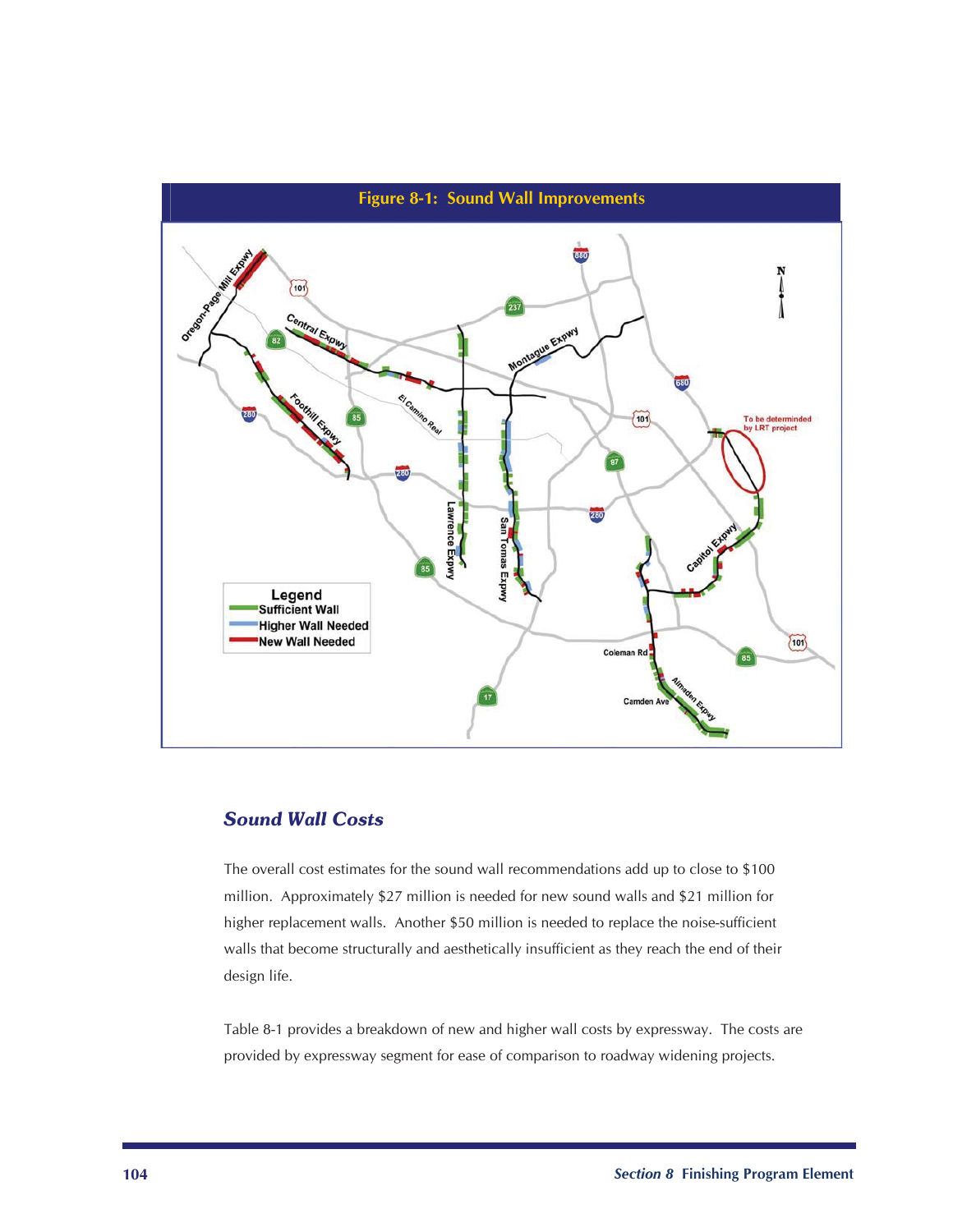| Table 8-1: Sound Wall Improvement Projects |                                                                                                                                                                                        |                    |                               |                               |  |  |
|--------------------------------------------|----------------------------------------------------------------------------------------------------------------------------------------------------------------------------------------|--------------------|-------------------------------|-------------------------------|--|--|
| Expressway                                 | Project Description (1)                                                                                                                                                                | Cost<br>(millions) |                               | Potential                     |  |  |
|                                            |                                                                                                                                                                                        | New<br>Wall        | Higher<br>Replacement<br>Wall | Implementation <sup>(2)</sup> |  |  |
| Almaden                                    | From Almaden/O'Grady to south of Camden                                                                                                                                                |                    |                               |                               |  |  |
|                                            | Higher replacement walls along east side<br>$\bullet$<br>between Winfield and Redmond, and new<br>walls between the existing and<br>replacement walls                                  | \$0.27             | \$0.42                        | Tier 2 roadway<br>project     |  |  |
|                                            | Higher replacement and new walls SE of<br>$\bullet$<br>Trinidad                                                                                                                        |                    |                               |                               |  |  |
|                                            | Between Coleman and SR 85                                                                                                                                                              | \$0.37             |                               | Tier 1A roadway<br>project    |  |  |
|                                            | New walls NE of Foxchase and west side<br>between Mesa and Coleman                                                                                                                     |                    |                               |                               |  |  |
|                                            | Between SR 85 and SR 87                                                                                                                                                                |                    |                               |                               |  |  |
|                                            | New walls NE and SE of Koch and SW of<br>$\bullet$<br>Cherry                                                                                                                           | \$1.91             | \$2.63                        |                               |  |  |
|                                            | Higher replacement walls SW of Koch and<br>NW of Cherry                                                                                                                                |                    |                               |                               |  |  |
| Capitol                                    | Between SR 87 and US 101                                                                                                                                                               |                    |                               |                               |  |  |
|                                            | New walls along NE and SE of Senter, SW<br>$\bullet$<br>of Seven Trees, NW and SE of Vista Park,<br>gap closure on south side between Vista<br>Park and Bluefield, and NW of Bluefield | \$3.26             | \$0.20                        |                               |  |  |
|                                            | Higher replacement wall SE of Seven<br>$\bullet$<br><b>Trees</b>                                                                                                                       |                    |                               |                               |  |  |
|                                            | New walls for gap closure between I-680 and<br>Capitol Avenue.                                                                                                                         | \$0.28             |                               |                               |  |  |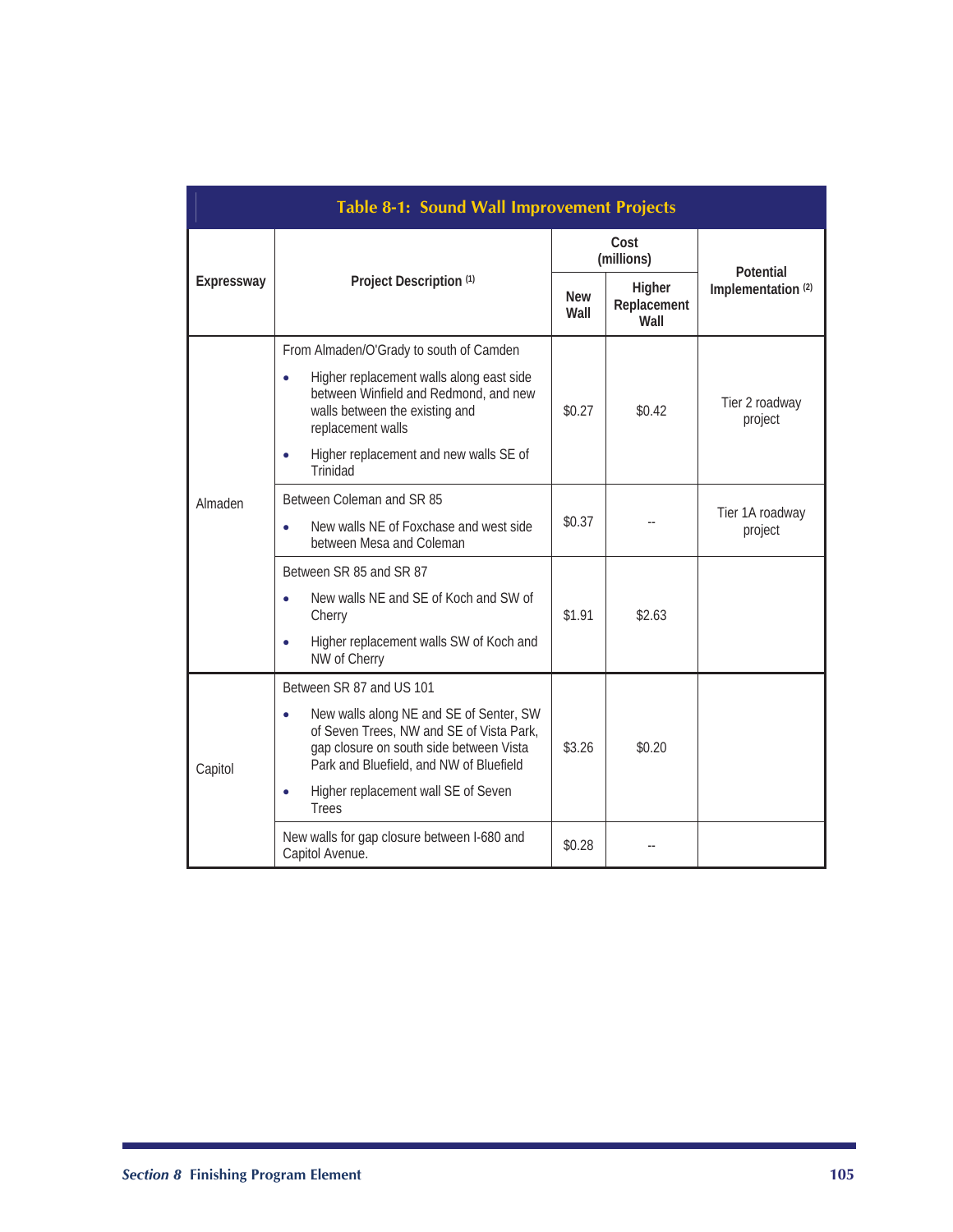| Table 8-1: Sound Wall Improvement Projects (continued) |                                                                                                                                                                                                                                                                                                                                   |                    |                               |                               |  |  |
|--------------------------------------------------------|-----------------------------------------------------------------------------------------------------------------------------------------------------------------------------------------------------------------------------------------------------------------------------------------------------------------------------------|--------------------|-------------------------------|-------------------------------|--|--|
| Expressway                                             | Project Description (1)                                                                                                                                                                                                                                                                                                           | Cost<br>(millions) |                               | Potential                     |  |  |
|                                                        |                                                                                                                                                                                                                                                                                                                                   | <b>New</b><br>Wall | Higher<br>Replacement<br>Wall | Implementation <sup>(2)</sup> |  |  |
| Central                                                | From west of Rengstorff to SR 85                                                                                                                                                                                                                                                                                                  | \$2.33             |                               |                               |  |  |
|                                                        | New walls along north side from Rengstorff<br>$\bullet$<br>to Shoreline, NW and NE of Moffett                                                                                                                                                                                                                                     |                    |                               |                               |  |  |
|                                                        | North side between SR 85 and Whisman                                                                                                                                                                                                                                                                                              | \$0.63             |                               |                               |  |  |
|                                                        | From Mary to Lawrence                                                                                                                                                                                                                                                                                                             |                    |                               |                               |  |  |
|                                                        | New walls SE of Pastoria, NE of Mathilda,<br>$\bullet$<br>and south side between Mathilda and Fair<br>Oaks                                                                                                                                                                                                                        | \$1.38             | \$0.76                        | Tier 1A roadway<br>project    |  |  |
|                                                        | Higher replacement wall along south side<br>$\bullet$<br>between Mary and Potrero, and SW of<br>Pastoria                                                                                                                                                                                                                          |                    |                               |                               |  |  |
| Foothill                                               | Spot improvements along the expressway                                                                                                                                                                                                                                                                                            |                    |                               |                               |  |  |
|                                                        | New walls on north side near Arroyo and<br>$\bullet$<br>adjacent to residences along Blue Oak,<br>NW of El Monte, north side between El<br>Monte and Springer, south side west of<br>Springer and between Springer and east of<br>Loyola, north side west and east of Grant,<br>and south side between St. Joseph and<br>Vineyard | \$8.39             | \$0.45                        |                               |  |  |
|                                                        | Higher replacement wall NE of<br>$\bullet$<br>Loyola/Fremont                                                                                                                                                                                                                                                                      |                    |                               |                               |  |  |
| Lawrence                                               | Between I-280 and Central                                                                                                                                                                                                                                                                                                         |                    |                               |                               |  |  |
|                                                        | Higher replacement walls on west side<br>$\bullet$<br>near Dahlia, SW of Poinciana, east side<br>near St. Lawrence, NW of Granada, both<br>sides between Granada and Benton, NW<br>of Homestead and SW of Pruneridge                                                                                                              |                    | \$2.63                        |                               |  |  |
|                                                        | Higher replacement wall NW of Prospect                                                                                                                                                                                                                                                                                            | ÷.                 | \$0.96                        |                               |  |  |
| Montague                                               | Higher replacement wall on south side from<br>west to east of De La Cruz adjacent to the<br>mobile home park                                                                                                                                                                                                                      |                    | \$2.06                        | Tier 1A roadway<br>project    |  |  |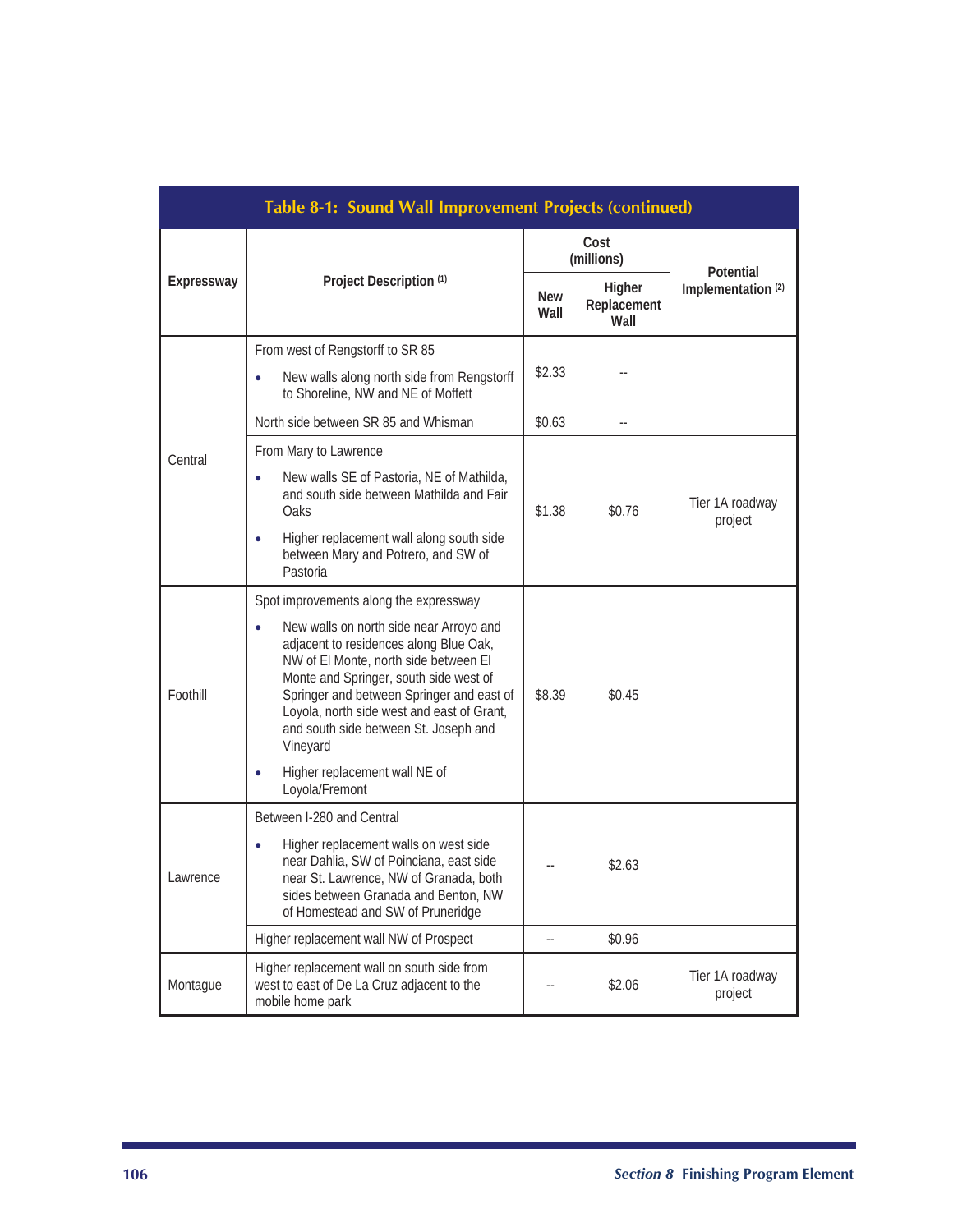| Table 8-1: Sound Wall Improvement Projects (continued) |                                                                                                                                                                                                                                                             |                    |                               |                               |  |  |
|--------------------------------------------------------|-------------------------------------------------------------------------------------------------------------------------------------------------------------------------------------------------------------------------------------------------------------|--------------------|-------------------------------|-------------------------------|--|--|
| Expressway                                             | Project Description (1)                                                                                                                                                                                                                                     | Cost<br>(millions) |                               | Potential                     |  |  |
|                                                        |                                                                                                                                                                                                                                                             | <b>New</b><br>Wall | Higher<br>Replacement<br>Wall | Implementation <sup>(2)</sup> |  |  |
| Oregon-<br>Page Mill                                   | New walls on both sides between US 101 and<br>Alma $(3)$                                                                                                                                                                                                    | \$5.70             |                               |                               |  |  |
|                                                        | Between SR 17 and Williams                                                                                                                                                                                                                                  |                    |                               |                               |  |  |
|                                                        | New walls along west side and gap closure<br>$\bullet$<br>on east side between Williams and Payne,<br>SE of Hamilton, west side near Bucknall,<br>SW of Budd, and NW of Winchester ramp                                                                     | \$2.25             | \$3.31                        |                               |  |  |
|                                                        | Higher replacement walls along east side<br>$\bullet$<br>from south of Hamilton to north of<br>Campbell and from Budd to Winchester                                                                                                                         |                    |                               |                               |  |  |
|                                                        | Between Williams and El Camino Real                                                                                                                                                                                                                         |                    |                               |                               |  |  |
| San Tomas                                              | Higher replacement walls east side from El<br>Camino Real to Forbes, SW of Benton,<br>SW of Saratoga, west side adjacent to<br>Greenlee residences north of I-280 and<br>Larkmead residences south of I-280, and<br>east side gap closure north of Williams |                    | \$5.39                        | Tier 1A roadway<br>project    |  |  |
|                                                        | Between El Camino Real and Central                                                                                                                                                                                                                          |                    |                               |                               |  |  |
|                                                        | Higher replacement walls along NW and<br>$\bullet$<br>NE of Cabrillo, and east side from Cabrillo<br>to El Camino Real                                                                                                                                      |                    | \$2.14                        |                               |  |  |
|                                                        | Total Tier 1A:                                                                                                                                                                                                                                              | \$1.75             | \$8.21                        |                               |  |  |
|                                                        | Total Tier 2:                                                                                                                                                                                                                                               | \$0.27             | \$0.42                        |                               |  |  |
|                                                        | Total Sound Wall Only:                                                                                                                                                                                                                                      | \$24.75            | \$12.31                       |                               |  |  |
|                                                        | <b>Grand Total</b>                                                                                                                                                                                                                                          | \$26.77            | \$20.94                       |                               |  |  |

**Notes:** 

1) Sound wall needs are divided into expressway segments for ease of comparison to roadway widening projects. Each segment can be divided into several separate sound wall projects since the sound wall needs are not continuous along the length of each segment.

- 2) Roadway project costs in the Capacity/Operational Element included these new or higher sound wall installations. Only roadway widening projects are used because they include significant segments of new and higher sound walls. The intersection roadway projects (i.e., interchanges and at-grade improvements) also include appropriate sound walls, but they are spot improvements that will not meet a significant portion of systemwide sound wall needs.
- 3) The new walls on Oregon-Page Mill are listed to document the need for sound mitigation measures. The local community and city have indicated that other sound mitigation measures may be preferred in place of sound walls.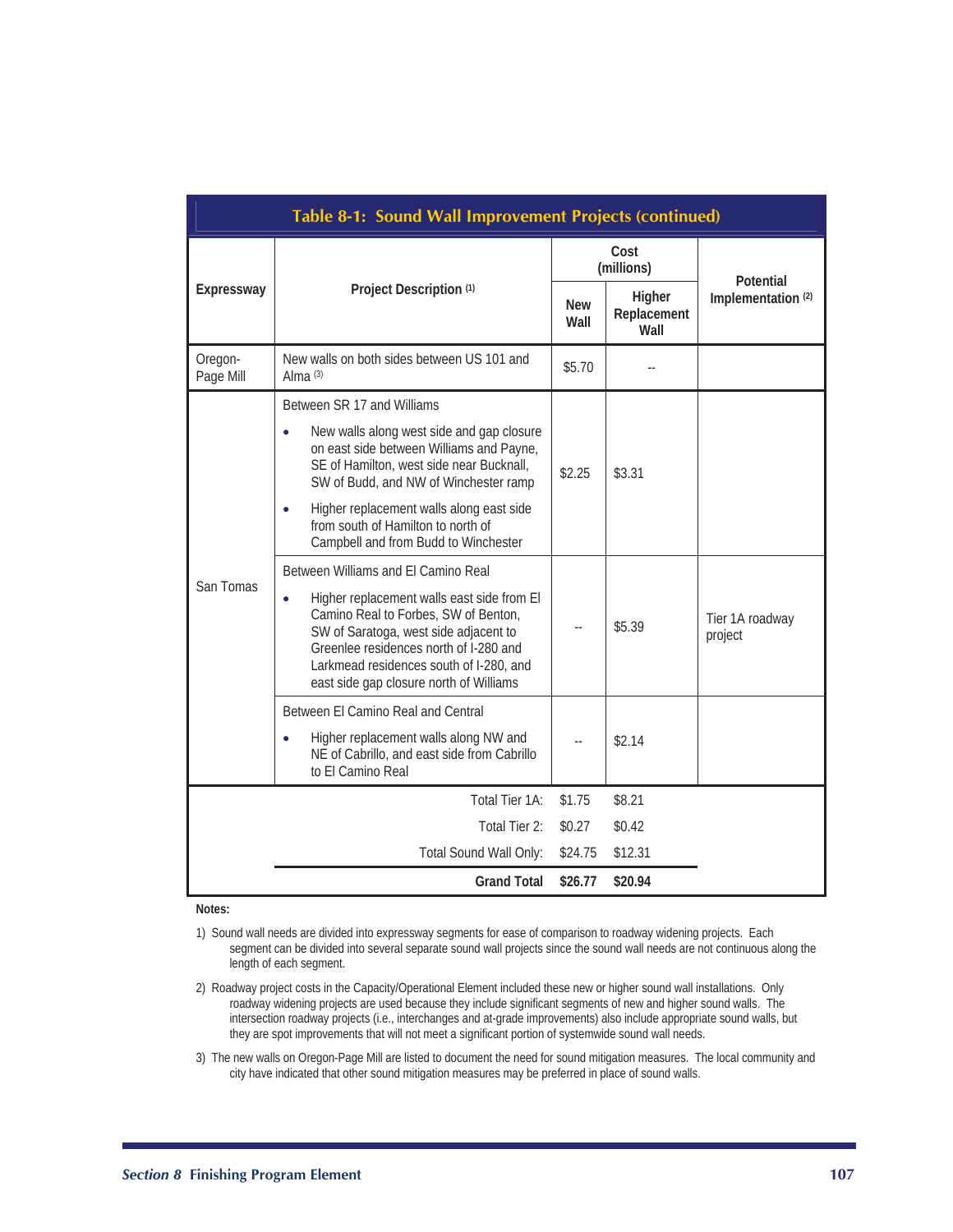

Within each expressway segment, the sound wall needs can be divided into several separate sound wall projects since the needs are not continuous.

The \$50 million needed to replace existing sound walls as they reach the end of their design life is included in the Maintenance and Operations Element as Sound Wall Infrastructure Replacement. Over the 30-year period covered by this plan, the average annual need is \$1.7 million. The Maintenance and Operations Element also includes \$0.2 million per year for sound wall maintenance, mostly for removing graffiti.

#### *Sound Wall Implementation*

The sound wall assessment process was useful for dividing the sound wall needs into separate categories. These categories illustrate the areas of highest need in terms of noise abatement. They also provide a list of sound wall projects that may be eligible for grant funding versus projects that will have to depend on maintenance and operating funds.

This assessment of sound wall needs, including potential heights, is strictly for planning purposes. The determination of the actual height of each sound wall will be a balance between the amount of noise abatement, impacts created by the sound wall, and general community acceptance. These decisions will have to be made on a case-by-case basis when the sound walls are designed.

Specific implementation strategies for sound walls include the following:

 $\bullet$  When funding is available to build new sound walls or replace existing sound walls, the preferred level of noise abatement and sound wall height for each location will be based on noise analysis, community outreach, and city coordination. Where appropriate, other implementation criteria typically used by Caltrans and FHWA will also be taken into account, such as cost-effectiveness analysis and the design standard to provide at least five decibels of improvement. Should the final design and costs exceed the state standard or funding amount available, cost-sharing agreements may be needed for full implementation. Should the results of community outreach and city coordination indicate a lack of support for sound walls, the sound wall project will not be pursued.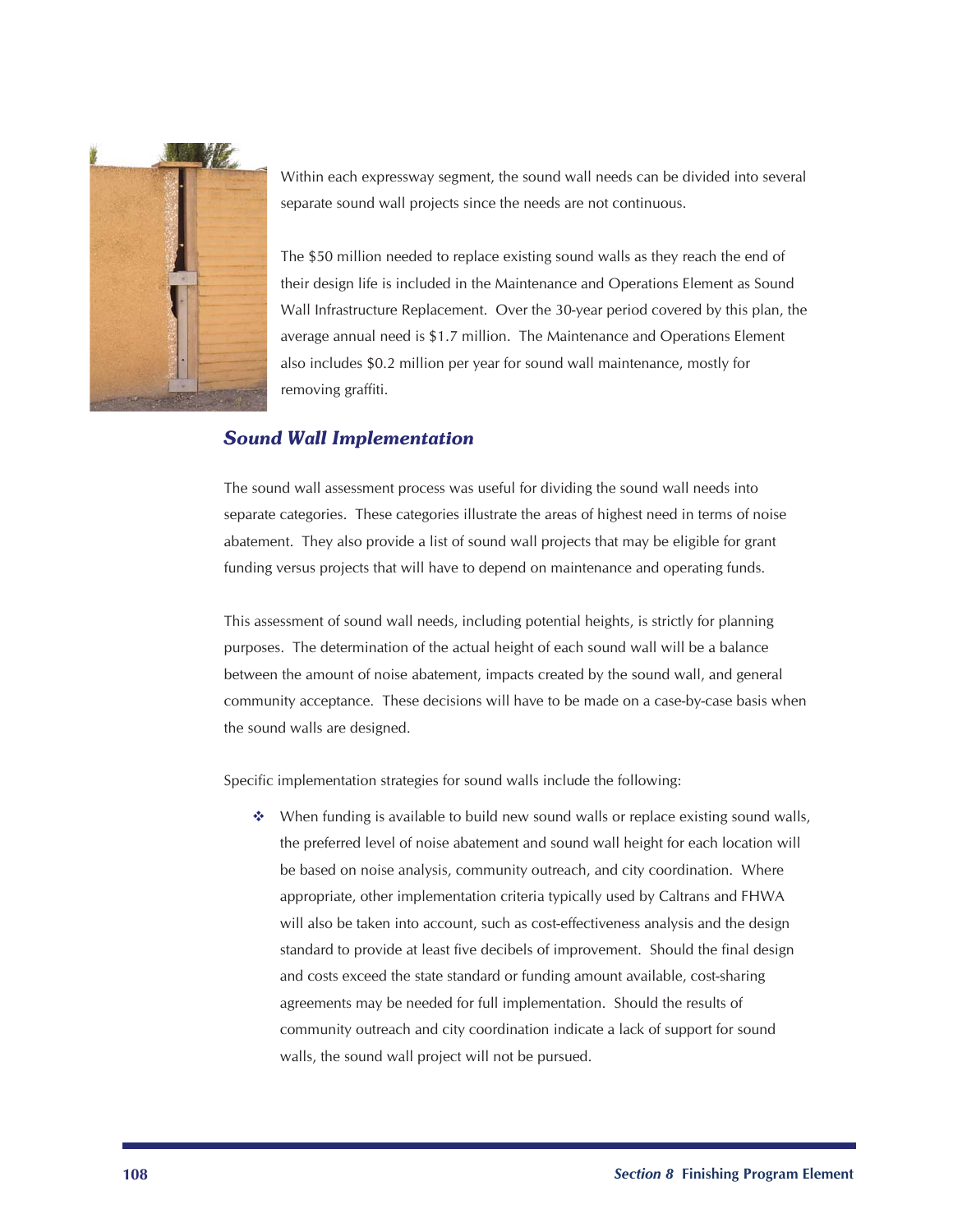- A. Noise-sufficient sound walls due for infrastructure replacement that are located within roadway widening project limits should be replaced as part of the roadway project if funding is available. Completing all construction at once may lead to cost efficiencies and prevents residents from having to endure two separate construction projects.
- Other noise abatement strategies can be considered when determining the need and height of sound walls; however, their application will likely be quite limited. These strategies and their constraints are described below:
	- **C** Pavement treatments – The special pavement surfaces primarily consist of "open graded" or rubberized asphalt concrete (RAC). The treatments provide limited benefits (e.g., 3 or 4 decibels when the pavement is new and less when older), and should only be used when material durability has been proven dependable.
	- **C** Trees or other landscaping – A 100-foot deep row of trees and shrubs with dense foliage is required to provide noise reduction approaching that of sound walls. Application of this treatment is limited by available right-of-way. Expressway frontages are typically not wide enough to accommodate landscaping of sufficient depth.
	- ÷ Earth mounding – Use of earth mounds is limited by available right-of-way. Typical expressway frontages are not wide enough to accommodate mounding of sufficient height.
	- $\blacksquare$ Operational control – This strategy includes reduction of speed limits, heavytruck use restrictions, and land use restrictions. Use of these strategies could diminish the effectiveness of the expressways in meeting transportation needs.
	- **C** Sound insulation of structures – This would involve installing acoustically qualified windows and doors for houses adjacent to the expressways. This strategy is fraught with implementation challenges and is generally pursued on a more limited rather than area-wide basis.

Sound wall projects are not prioritized beyond categorizing them as new and higher replacement walls. As discussed in more detail in the Funding Strategy section, the most likely fund sources for sound wall improvements are as part of roadway projects, developer conditions, and the Valley Transportation Plan (VTP) 2020 Sound Wall funding program.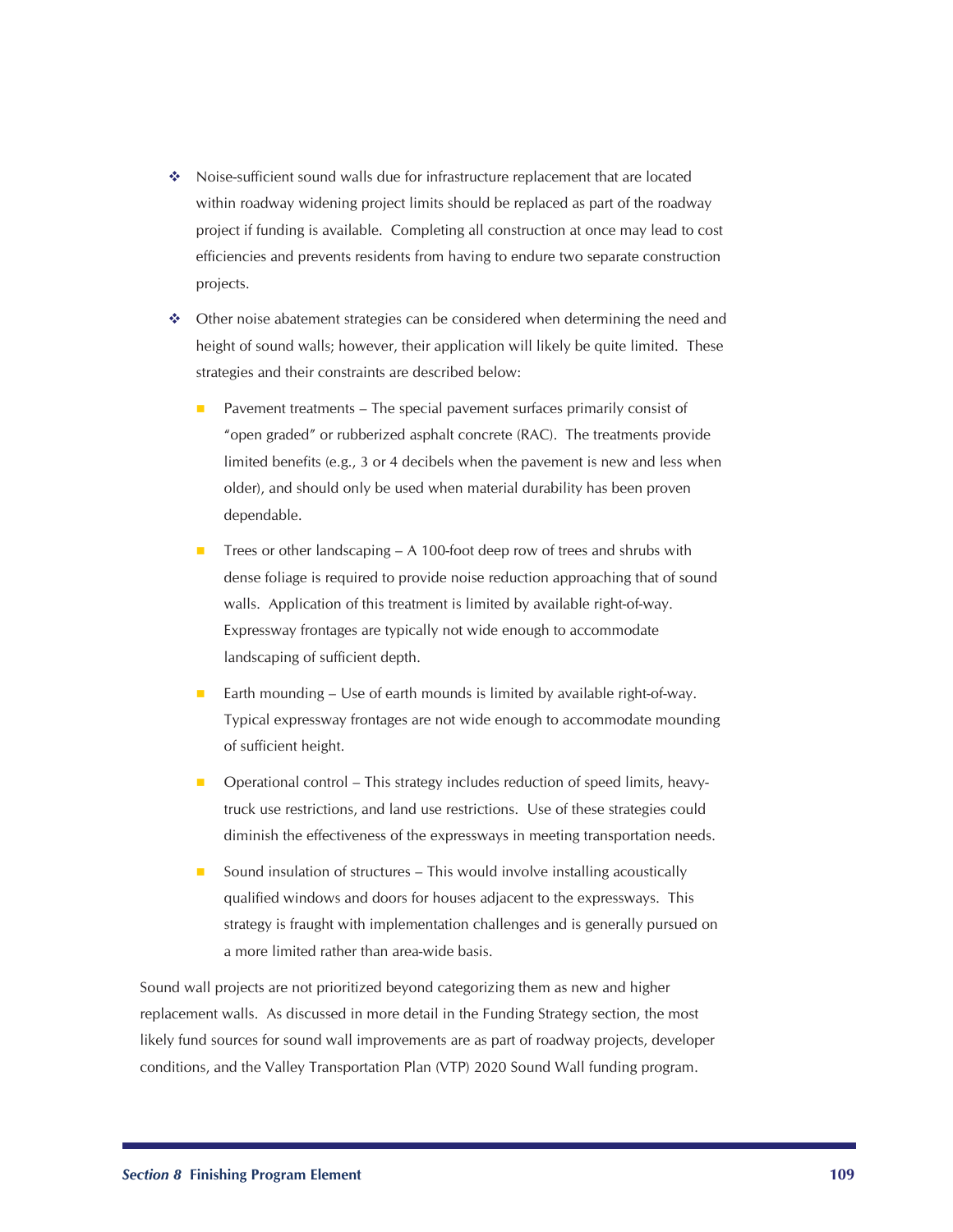The roadway projects are already prioritized and will be implemented as funds become available. Developer conditions will happen by opportunity regardless of priority. As the VTP 2020 Sound Wall grant program is developed, those projects that can compete successfully for funding will be pursued. Therefore, the Finishing Program Element identifies sound wall needs rather than priorities to take advantage of all funding opportunities.

## Landscaping

Landscaping is a critical finishing aesthetic element for the expressways, affecting both the medians and roadway edges. The appearance of the expressways should contribute positively to the community and attractive landscaping is an integral part of the expressway appearance. Unfortunately, due to a lack of revenue to properly maintain landscaping, most expressways have little or no landscaping.

The expressways with more extensive landscaping are under maintenance agreements, where the cities or private developers are paying for landscape maintenance. These expressways include:

- Capitol Expressway between Silver Creek and Aborn (city maintenance agreement)
- 壘 Central Expressway in Mountain View (city maintenance agreement)
- $\sigma_{\rm eff}^{\rm 2.5}$ Foothill Expressway – some sections in Los Altos and Palo Alto (city maintenance agreements)
- 壘 Montague Expressway – various sections (private developer agreements)
- $\sigma_{\rm eff}^{\rm th}$ Oregon Expressway in Palo Alto (city maintenance agreement)

Recent land development approvals along San Tomas and Capitol Expressways have made developers responsible for median landscaping. Montague Expressway through San Jose has benefited from assessment district contributions for both landscaping improvements and maintenance.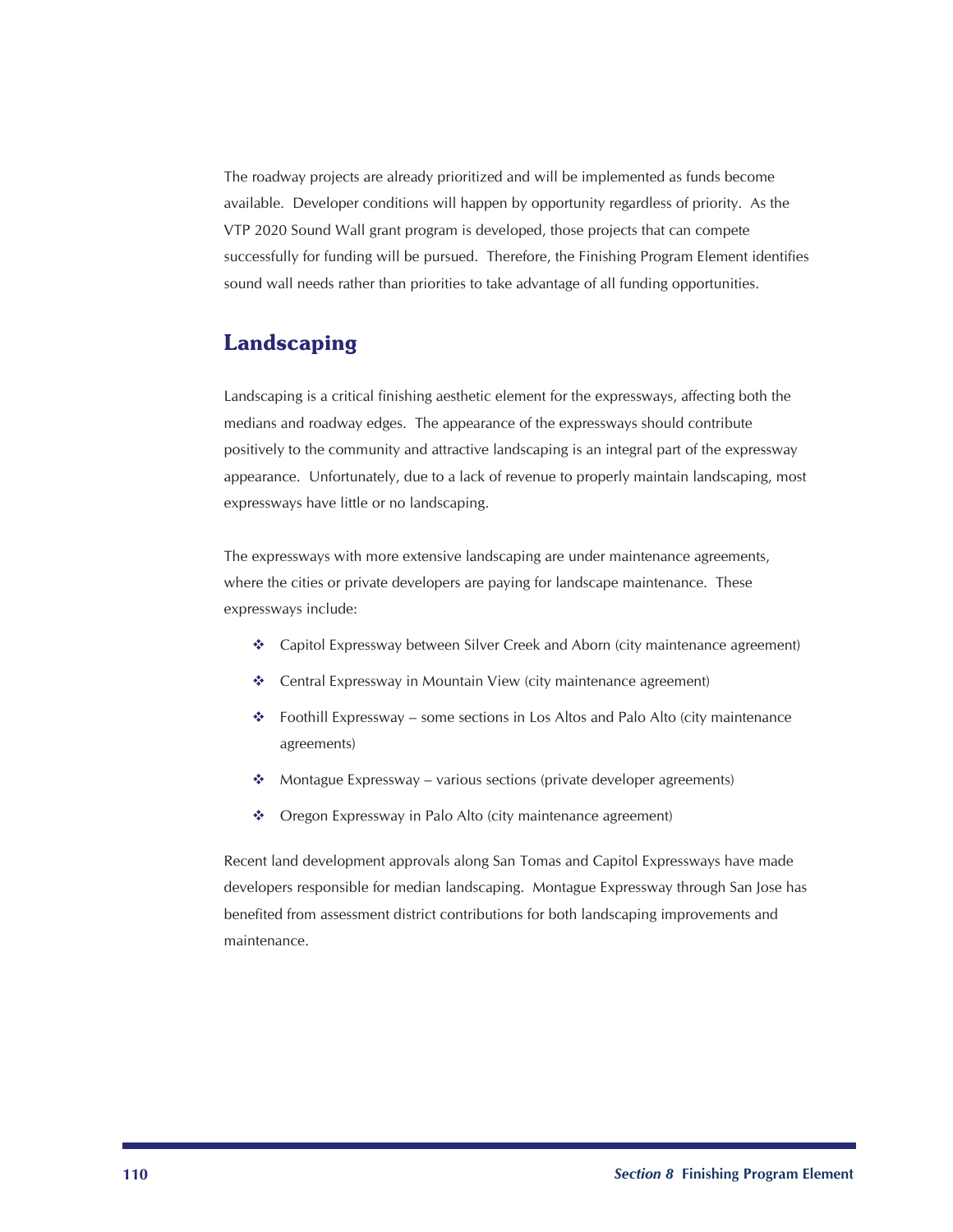#### *Expressway Master Landscape Plan*

In June 2000, the Board of Supervisors adopted the *County of Santa Clara Expressway Master Landscape Plan*. The Master Landscape Plan included the following items:

Evaluation and inventory of current landscaping and irrigation conditions



- ❖ Identification of four "levels" of landscaping, along with capital and maintenance costs associated with each level of landscaping
- 壘 Requirements and design guidelines for new plantings
- 壘 Discussion of funding sources and strategies
- 豪 An Action Plan to address landscaping needs, implemented by an Interim Policy and Long Term Plan

The Action Plan's Interim Policy was based on the principle that new landscaping should only be installed if it can be properly maintained. The Interim Policy, which remains in effect today, includes the following statements:

- New landscape improvements shall not be installed unless full recovery of capital and maintenance costs can occur. New landscaping is dependent upon support systems that provide supplemental water, periodic fertilization, and the elimination of competing materials; therefore, assurance that maintenance costs will be covered is fundamental to the initial success of any landscape installation.
- $\bullet$  The County shall cooperate fully with public agencies and private entities seeking to make landscaping improvements to the expressway system.

The Long Term Plan called for the County to seek regional funds for an Expressway Finishing Program and to work with Santa Clara Valley Transportation Authority (VTA) to develop a funding program to provide for final build-out and operational support of the expressway system. This action item eventually led to the development of the Expressway Study *Implementation Plan*.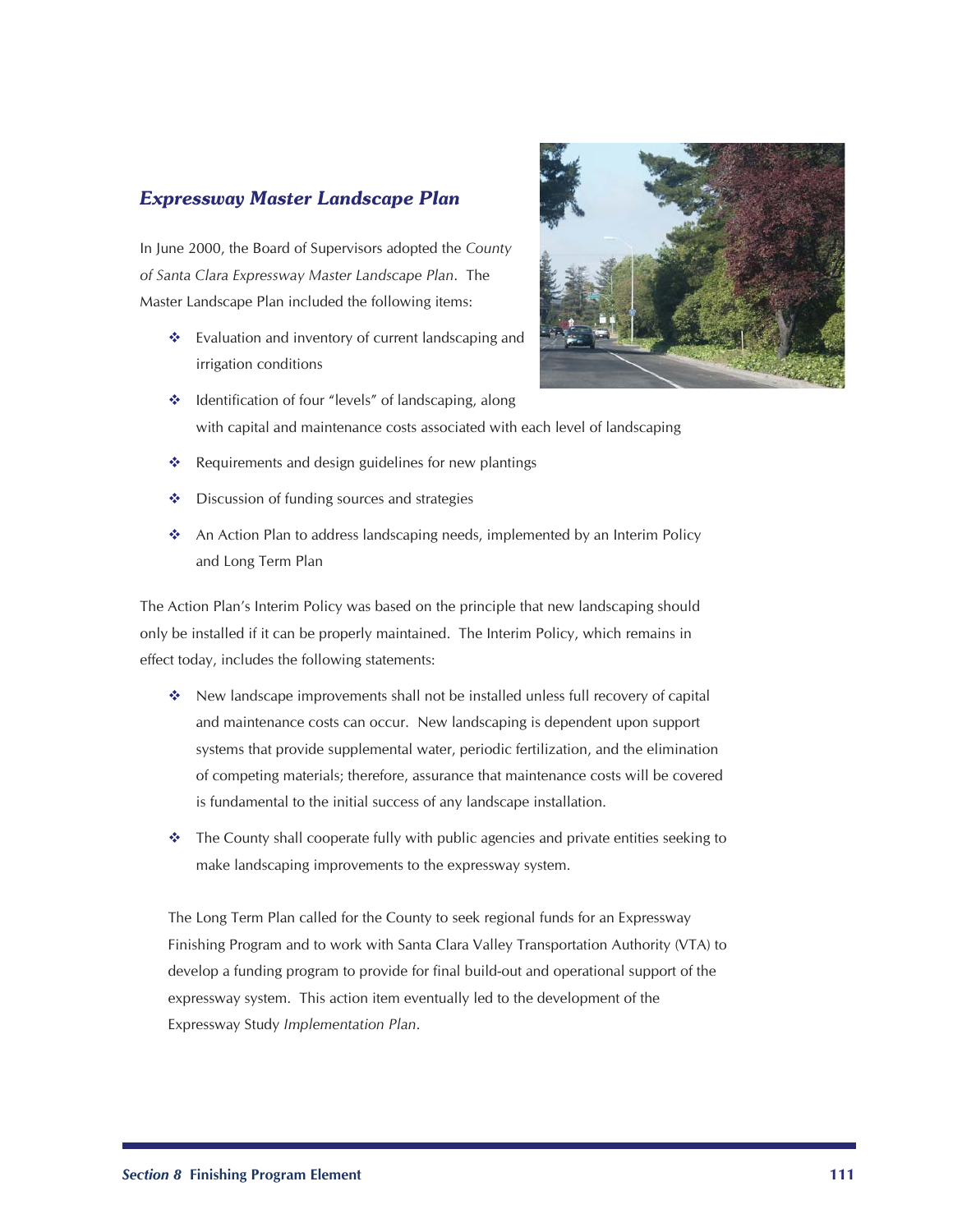#### *Needs Assessment and Estimated Cost*

The *Master Landscape Plan* stated that landscape improvements should establish at least a Type C level of landscaping throughout the expressway system. The Type C level includes trees and limited shrubs, with some ground cover and limited irrigation. The needs assessment and cost estimates provided in the *Master Landscape Plan* were based on this level of landscaping.

During the Expressway Study's review of landscaping needs, feedback from the cities was that the Type C level was not adequate. It needed to be enhanced with a few features from the Type B level to create an acceptable standard of landscaping. Therefore, the recommended level of landscaping is as follows:

- Trees and limited shrubs
- 壘 Median finishes, such as decomposed granite
- ÷ Sound walls covered with vines
- ÷ Automated irrigation system

A revised needs assessment based on this enhanced level of landscaping concludes that all expressways, except those sections under maintenance agreements, need new or upgraded landscaping. The installation cost systemwide is estimated to be \$19-23 million. The range takes into account that some landscaping installation costs can be met as part of roadway improvement projects. Although the installation costs are significant, there are a variety of sources, including grants, developer exactions, and neighborhood "plant-ins," to provide these one-time funds.

The more challenging obstacle has proven to be funding the annual maintenance. The estimated cost to fully maintain the landscaping for the whole system, including maintenance agreement areas, is \$3.5 million annually. This estimate includes weed control, litter pickup, and fence repair. There are no grant sources currently available to provide for these costs.

Another critical maintenance need is replacing plants that reach the end of their natural life span. This need is already acute along existing finished landscape areas. For example, trees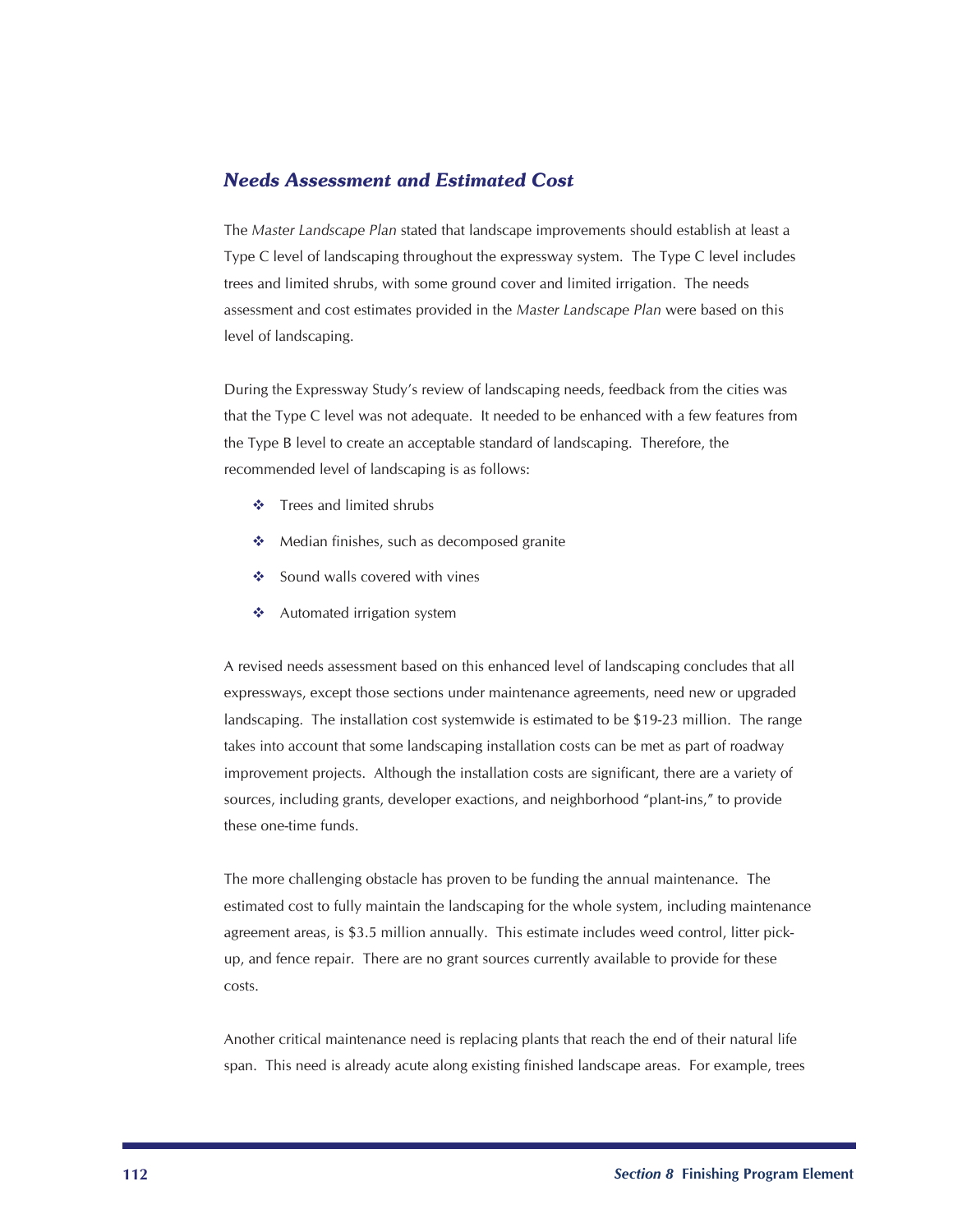are periodically removed due to damage or death by frost, drought or disease, as well as structural and safety issues. Currently, trees removed by County staff are not replaced due to lack of resources. Replacement plantings require more maintenance attention than mature, established plantings. The estimated annual cost for replacement plantings, including maintenance, is \$0.5 million.

The Maintenance and Operations Element includes a total of \$4.0 million per year to cover all landscape maintenance needs.

## Street Lighting

Street lighting is not provided along the expressways. Since the expressways do not experience a high demand for pedestrian travel, there has not been a need for lighting. In addition, the utility and maintenance costs of street lighting are high and beyond the means of the expressway system's operating budget. During the Expressway Study, there were no requests from local communities for lighting and one community specifically requested that the expressway not be lit because it would disturb the surrounding homes.

Street lighting along Capitol Expressway may be added as part of VTA's light rail project in anticipation that pedestrian traffic will increase substantially along the expressway. It is expected that VTA or the City of San Jose will be responsible for the utility and maintenance costs of the lighting.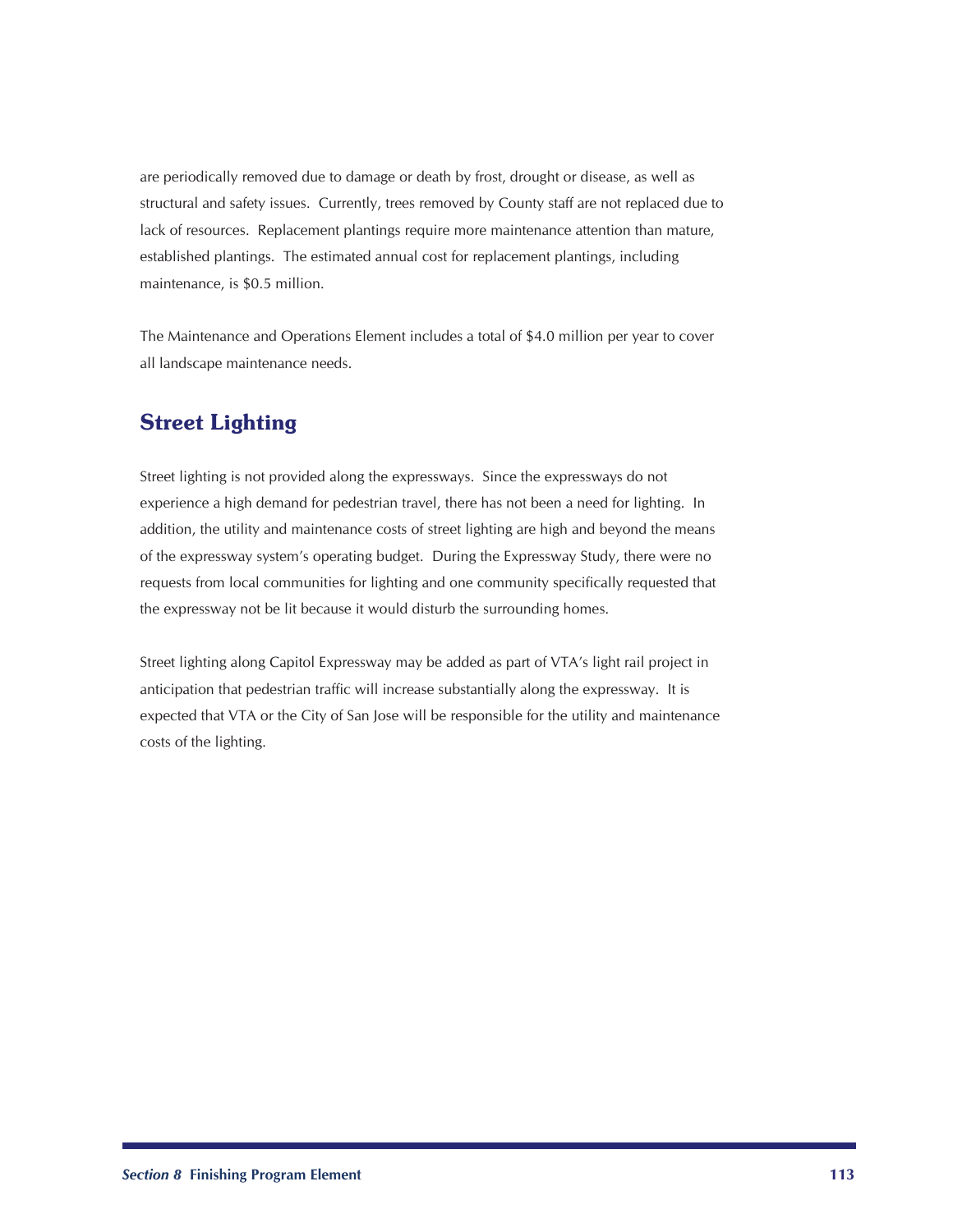### Finishing Program Implementation Strategies

As mentioned in the introduction to the Finishing Program Element, finishing plans must integrate sound wall, landscaping, and sidewalk needs. Where right-of-way is limited, some tradeoff decisions have to be made. This comprehensive approach is used during the design and construction of roadway projects. But timing and tradeoffs also need to be considered when projects are pursued independent of roadway improvements.

Some specific implementation issues and strategies include:

- $\triangle$  Installation of sidewalks and sound walls usually disturbs and/or displaces existing landscaping. One opportunity to add new sidewalks and sound walls is when mature plantings need replacement. This way all the elements can be integrated into the new design.
- Adding landscape improvements without consideration of pedestrians potentially forces pedestrians to walk on the pavement closer to traffic. Where landscaping uses all the area behind the curb, plans need to ensure good parallel pedestrian routes are available with improved connections.
- ❖ Growing vines on sound walls can reduce graffiti abatement costs and softens the aesthetic appearance of the sound walls. The tradeoff, however, is increased landscape maintenance costs.
- 壘 While much of the expressway frontage properties are developed, finishing improvements and maintenance continue to be implemented through development conditions on a limited scale. If expanded to apply consistently to all developments, including those not fronting but perhaps within some defined mitigation or assessment area, the practice could achieve more than the currently limited effort. The cities and County should collaborate to complete the finishing plans for each expressway and condition projects for improvements during the city's development approval process.
- One of the key limitations to providing wide, offset sidewalks and extensive landscaping is the lack of right-of-way. There are generally more opportunities for implementing expressway finishing plans in industrial/commercial areas than in residential areas. Industrial/commercial areas tend to redevelop regularly allowing the cities to condition the developments for additional right-of-way or easements for